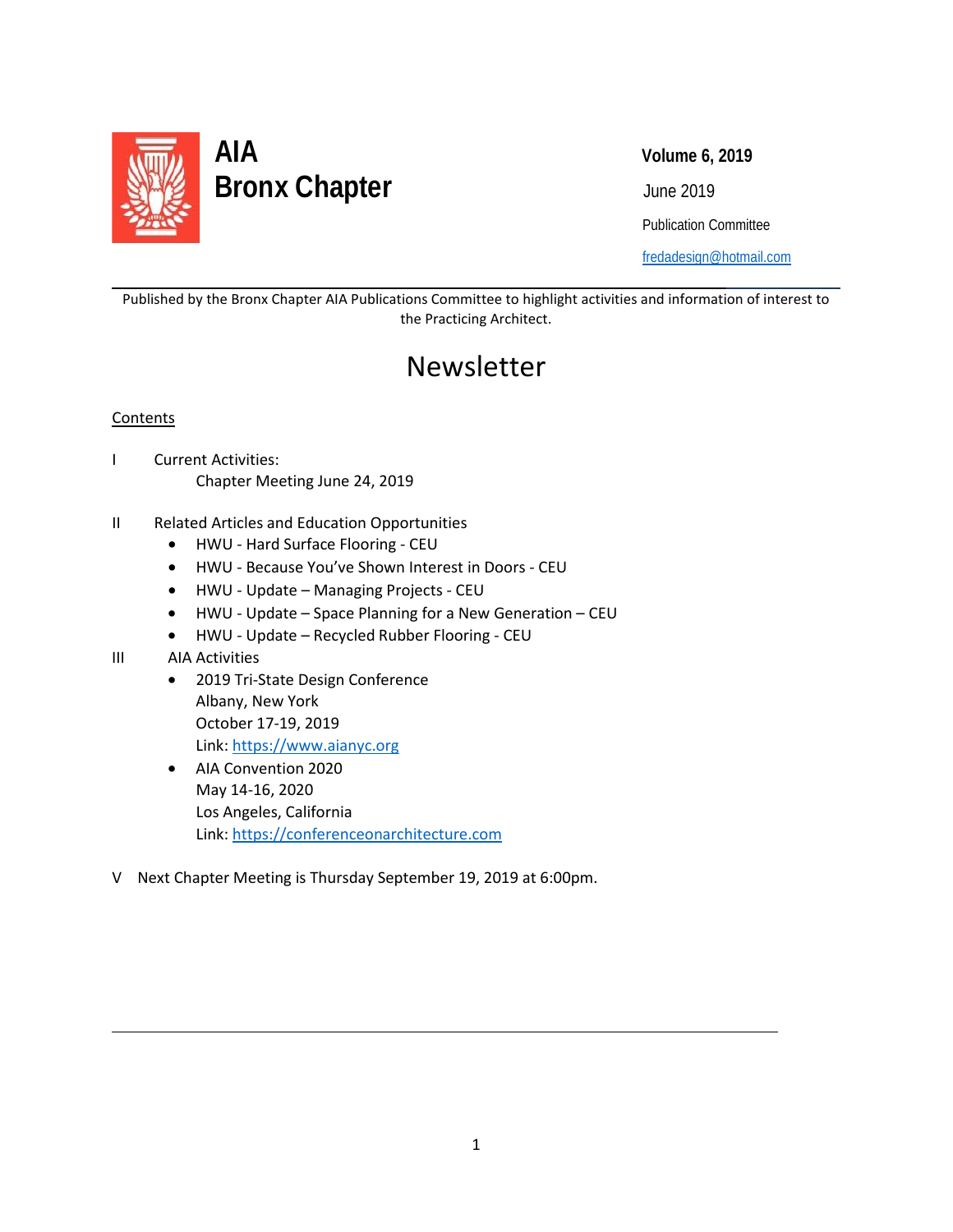#### II Current Activities



June 24, 2019

Meeting Minutes

## Meeting began at 6:09pm

#### Attendees Guests

Bill Caplan Ofe Clark William Davis, Jr. Bob Esnard Antonio Freda Julian Misiurski Frank Molinini Carlo Nuzzi Martin Zelnik

Faisal Ahmed **Doug Pilgrim – Davis Furniture Inc.** 

## Agenda / Discussion:

1. Doug Pilgrim – of Davis Furniture Inc., presented a seminar, "Closing the Loop on Office Furniture". He utilized a projector and a power point presentation to review the economics of recycling and/or rebuilding of existing office furniture. The concept of utilizing used furniture is probably the most environmental, friendly/sustainable way to provide furniture. Generally, new furniture, even when utilizing materials sustainably, locally and with materials that are mined or harvested from plentiful, renewable, natural elements, they still use some natural resources.

The manufacturing of furniture from existing furniture is the best way to preserve resources simply by using less of them. Although, some furniture can be refinished or resurfaced to be reused, most new furniture arrangements require some rebuilding. As office furniture is the largest sector of the furniture manufacturing industry. The use of recycling office furniture can significantly impact the use of natural or scarce resources. Office furniture is generally built in bulk and is repetitive in design. By carefully saving the "bones" or foundation elements of furniture, 50% to 60% of furniture can be reused, therefore saving a significant amount of material resources.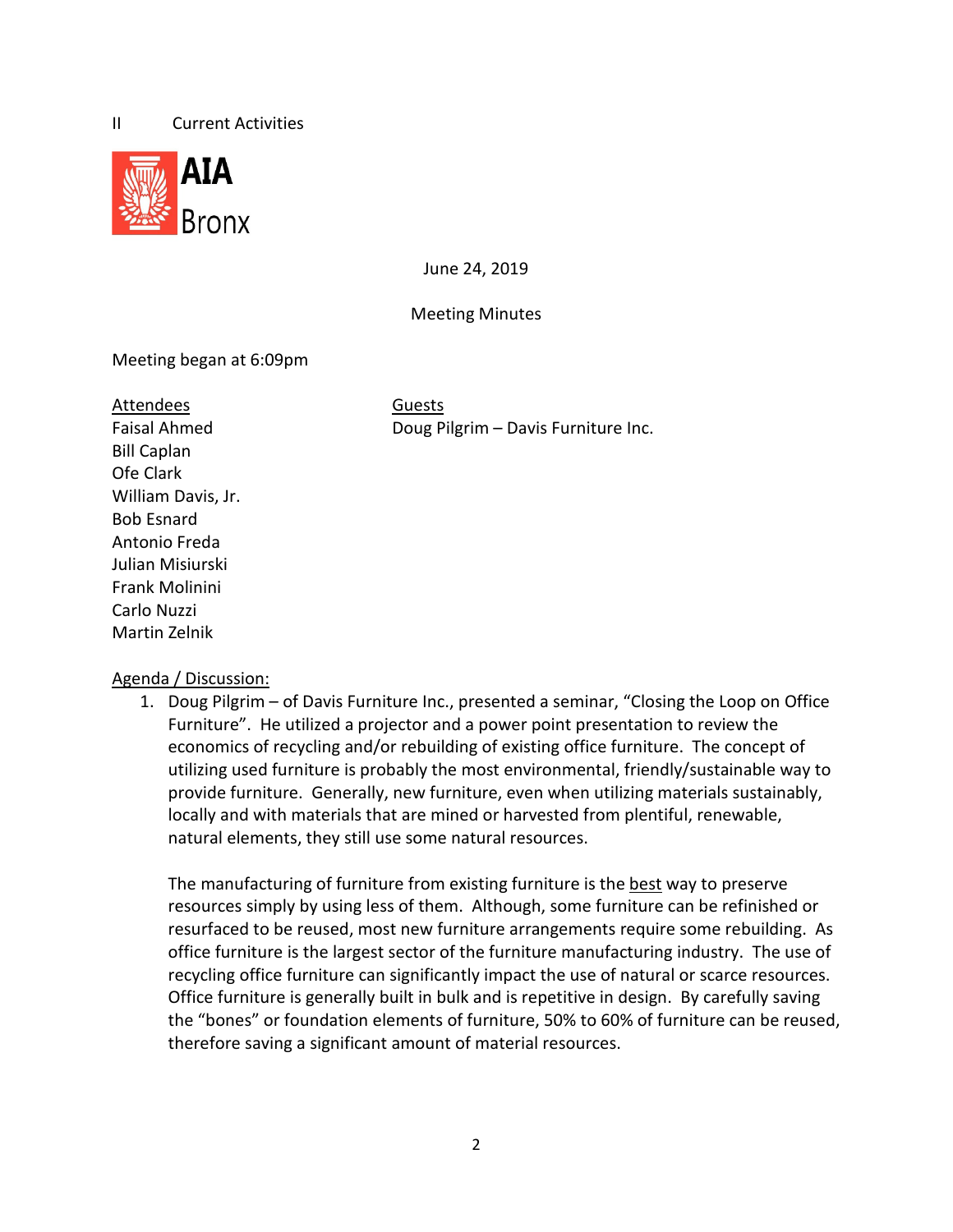In 2012, \$120 billion dollars of furniture was thrown-out and sent to landfill waste dumps through-out the country. The recycling of furniture could eliminate 60% of that, if the office industry systematically recycled furniture. Recycled furniture provides comparable and almost equal products from new furniture, such as; chairs, tables, cabinets, file cabinets and work stations. Doug demonstrated that looking at the finished products, is almost impossible to tell the difference, from a new furniture element and a recycled one. The significant fact of recycled furniture is that there are economic benefits, in addition to the environmental ones. Large office installations of furniture can save anywhere from 40% to 80% in costs based on the size of large orders for major office tenants who save in the higher percentages. The companies who produce recycled furniture, also give similar or in some cases, better guarantees on the furniture. Companies that have successfully used rebuilt furniture are; Bank of America, Caterpillar, and major educational institutions.

At the end of Doug Pilgrim's presentation, he answered questions about the environmental considerations of recycling/rebuilding of furniture. Going forward he volunteered to respond to any Chapter member who would like assistance in using recycled furniture or the developing LEED projects and how furniture can help an LEED rating. His contact information is;

Doug Pilgrim Business Development/Sustainability Manager/LEED AP Davies Office 40 Loudonville Road Albany, New York 12204 Tel: 617-290-9390 Fax: 518-449-4036 Email: [dougpilgrim@daviesoffice.com](mailto:dougpilgrim@daviesoffice.com)

- 2. The Minutes of the May 16, 2019 were circulated. William Davis made a motion to approve them and the motion was seconded by Bill Caplan. The May minutes were then unanimously accepted.
- 3. Meeting Dates:

The meeting dates will continue to alternate luncheon and dinner meetings. The schedule for the next meeting in September, will start as an evening meeting to assure the meeting venue will not have a problem over the year, providing a room during any of the holiday months. It is hoped from now, on we will be able to continue with our  $3^{rd}$ Thursday of the month meeting schedule.

Therefore, the schedule for the meetings are:

| September 19, 2019 | $\blacksquare$ | 6:00 <sub>pm</sub> |
|--------------------|----------------|--------------------|
| October 24, 2019   |                | 12:00pm            |
| November 21, 2019  |                | 6:00 <sub>pm</sub> |
| December 12, 2019  |                | 12:00pm            |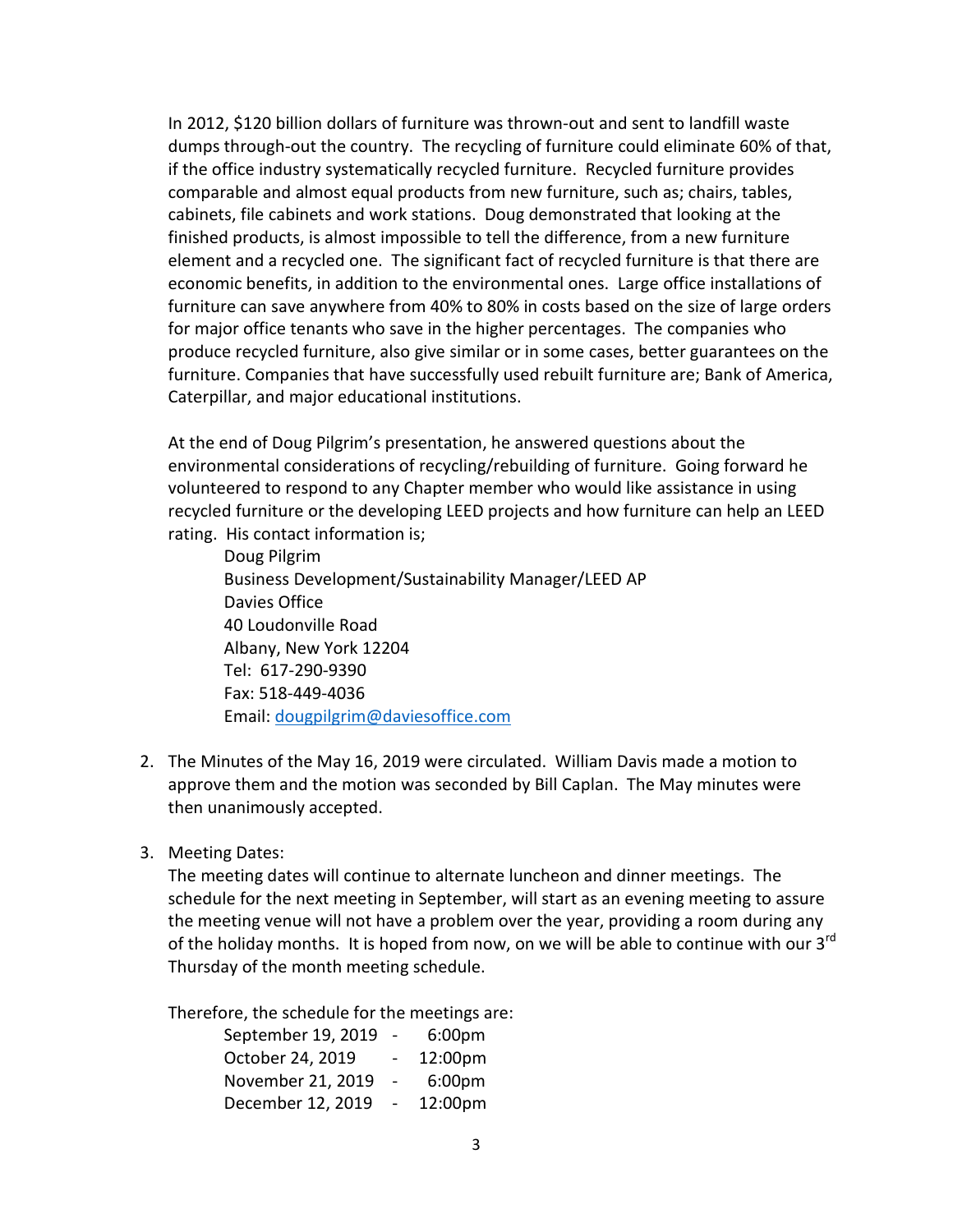4. New York City Council/Architects Council:

The importance of our Chapter having members participating with the Architects Council was again reinforced, as several items were discussed and reviewed including, New York State Legislation and the Department of Buildings (DOB) new regulations.

#### New York State Legislation

The State passed a series of very profound regulations to assist affordable housing in the state of New York. In New York City, although, these laws do not directly impact architects. However, many of our clients will be affected, in terms of the amount of work they can do. Increases in rent will be significantly limited/regulated and owners may not be able to improve properties, without the ability to pay for them with increased income. Also, in some cases, architects are required to indicate on their filing at DOB, when housing units are the subject to rent regulations. In addition, the new laws, as opposed to previous regulation laws, do not have a "sunset date". Once these laws have been passed, they stay on the books until new Legislation changes them. This led to a discussion among the members, concerning the need for affordable housing, and how difficult it is to provide.

#### DOB NOW

The Department of Buildings has been laying out and implementing a new web based online platform for filing by; Engineers, Architects, Special Inspectors, Filing Representatives and Owners, when submitting many elements of a project or construction jobs. Currently, DOB NOW requires the filing of; plumbing, sprinklers, stand pipes, curb cuts, sidewalk sheds, fences, signs, electrical, elevators, LAA's and for a place of assembly. Starting July 1, 2019, all mechanical systems and structural filings will also have to be done on DOB NOW. The DOB has been scheduling training sessions open to architects, engineers and owners to get oriented and to learn how to access the site. The basic point is to minimize the handling of paper, to allow as much filing online as possible, to reduce the amount of time spent at the local borough offices. Members applauded the idea of minimizing time spent "physically" waiting. The one concern members articulated, is whether the online platform will be maintained, serviced and operated without too many glitches or errors. Staffing at the DOB is not always what it should be.

5. National AIA Convention:

On June 6-8, 2019 in Las Vegas, the AIA held its annual Convention. The Chapter was represented by three Chapter members; Josette Matthew, Frank Molinari and Tony Freda. Tony Freda and Frank Molinari discussed their experiences and how many of the events were very interesting. They especially enjoyed the field trips to surrounding major infrastructure projects such as the Hoover Dam. The feeling was that last year's Convention in New York City was more varied and allowed easier interaction with the other Convention attendees. Also, physically, the Las Vegas Convention spaces were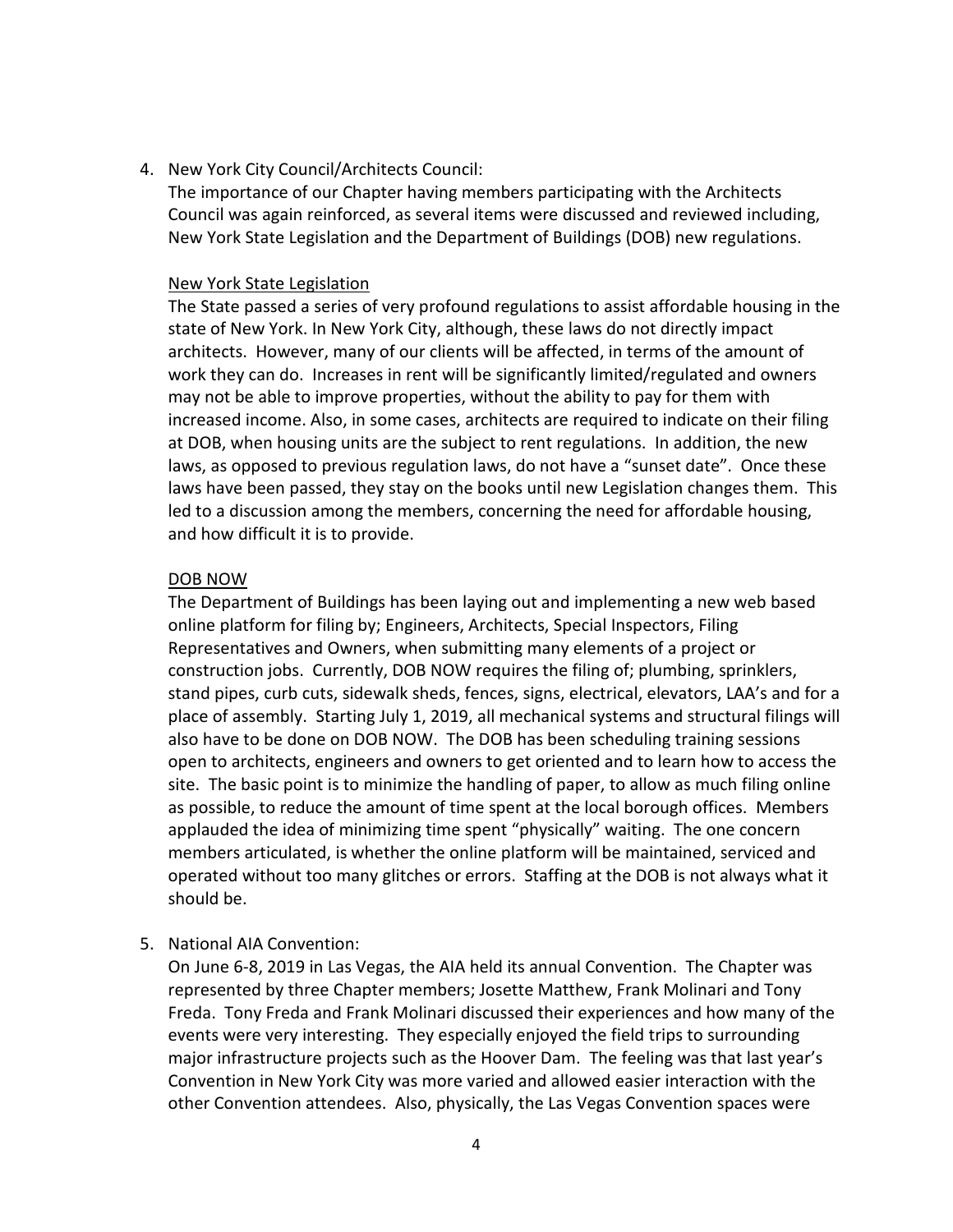not as comfortable and needed upgrading. However, they thought it was successful and an interesting Convention. In the past, national AIA has requested the Bronx Chapter vote and/or regularly participate in national conventions. This year and last, our Chapter was represented and voted on all the items as per the National AIA Guidelines.

#### 6. Department of City Planning:

Martin Zelnik reviewed the Department of City Planning's proposal to modernized and update the existing Special Natural Area Designation (SNAD) area of Riverdale-Feldstein-Spuyten Duyvil. This SNAD area came out of a local community's 1975 proposed plan. At that time, the Department of City Planning designated two areas in the City; one in Staten Island and the other in the Bronx. These areas, although having physically different natural areas, had the same regulations. Both communities wanted to see changes that would better protect their area. Currently, the City's Planning attempt to modernize SNAD Legislation became cumbersome and difficult to understand. After many discussions, City Planning dropped the Staten Island portion of the proposal but kept the Bronx portion. Unfortunately, the Bronx community wanted to have this legislation reworked, debated and then negotiated with the City, prior to officially starting the approval process. Some of the specific issues discussed are; to have the DOB local office review the applications, eliminating the reviewing of properties smaller than an acre and allowing certain "as of right" construction. These all are opposed by the community. Marty requested that we assist these community efforts and draft a letter in support of what the Community board 8 in Riverdale is proposing. At the end of a discussion and by unanimous consent, if a letter is necessary before September meeting, Marty Zelnik will draft a letter in support of these community efforts for our president to sign.

#### 7. Continuing Education:

The Chapter will have this years' first Chapter Sponsored Tour which will be of the Triborough Bridge Complex. It is scheduled for Saturday, June  $29^{th}$  at 10:00am – 12:00pm for 2-CEU Credits. The Bronx County Historical Society will lead the Tour with Lloyd Ultan of the Bronx County Historian Society and assisted by Julian Misiurski of our Chapter. The two-hour Tour will include walking underneath and around three main bridges making up the "Triborough Bridge" and visit the public facilities developed in the park.

#### 8. New Business:

Robert Esnard reported that his office has an "email security system" which created a problem in the emailing of last month's May AIA Newsletter. At last month's meeting, as requested by National AIA, the Chapter adopted a Policy on "Member Financial Data Security". Unfortunately, in copying this adopted policy, many of the words in the resolution, caused the emails to have a warning note that the email had a problem. It took a few try's and a couple of days to discover the problem. Hopefully this will be the first and last time, where we will have this kind of a security problem.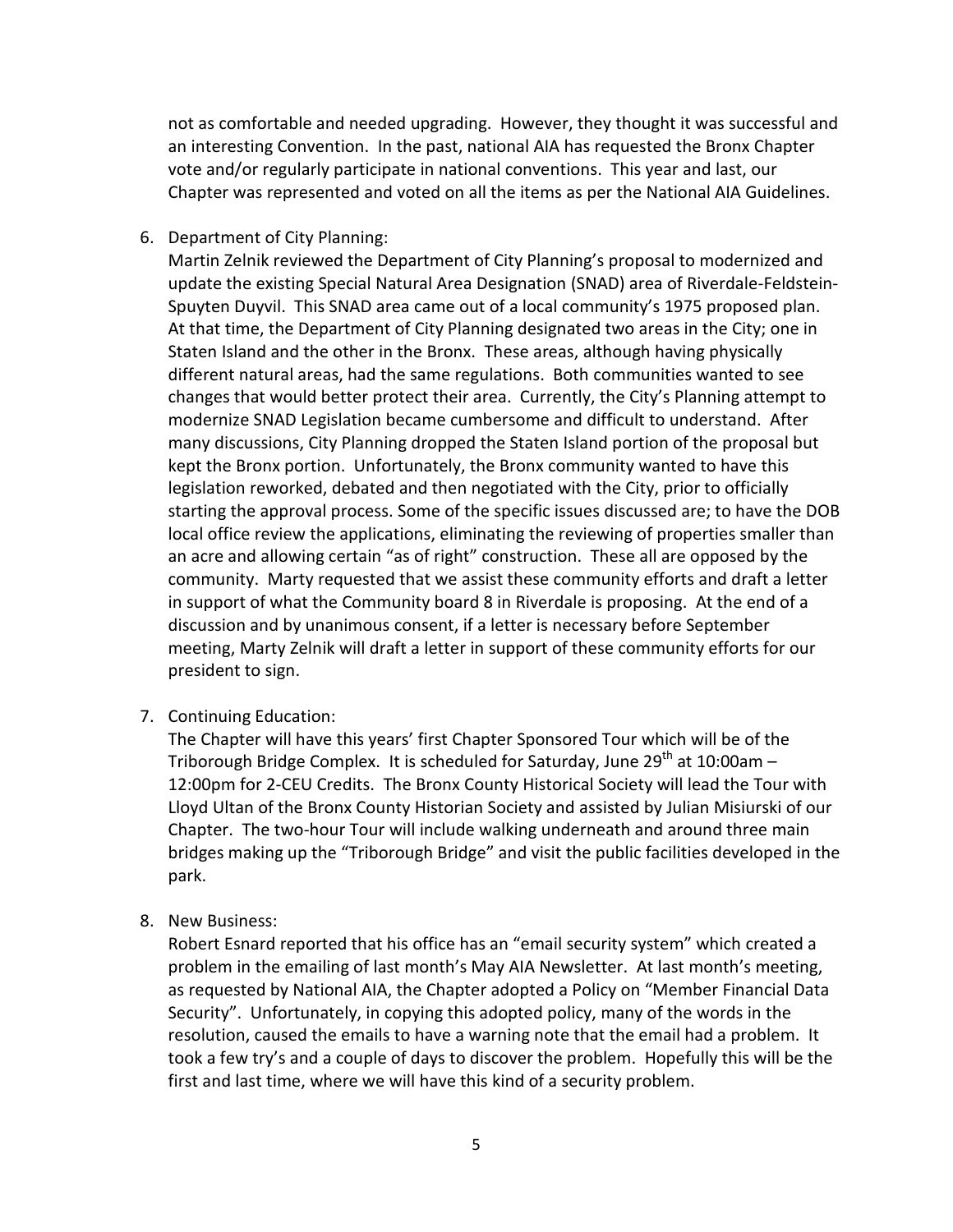The meeting was adjourned at 8:07pm.

Next Meeting – The next meeting will be a dinner meeting at 6:00pm at Artie's Restaurant, on **September 19, 2019**.

> DOB NOW - Notice **Attachment A**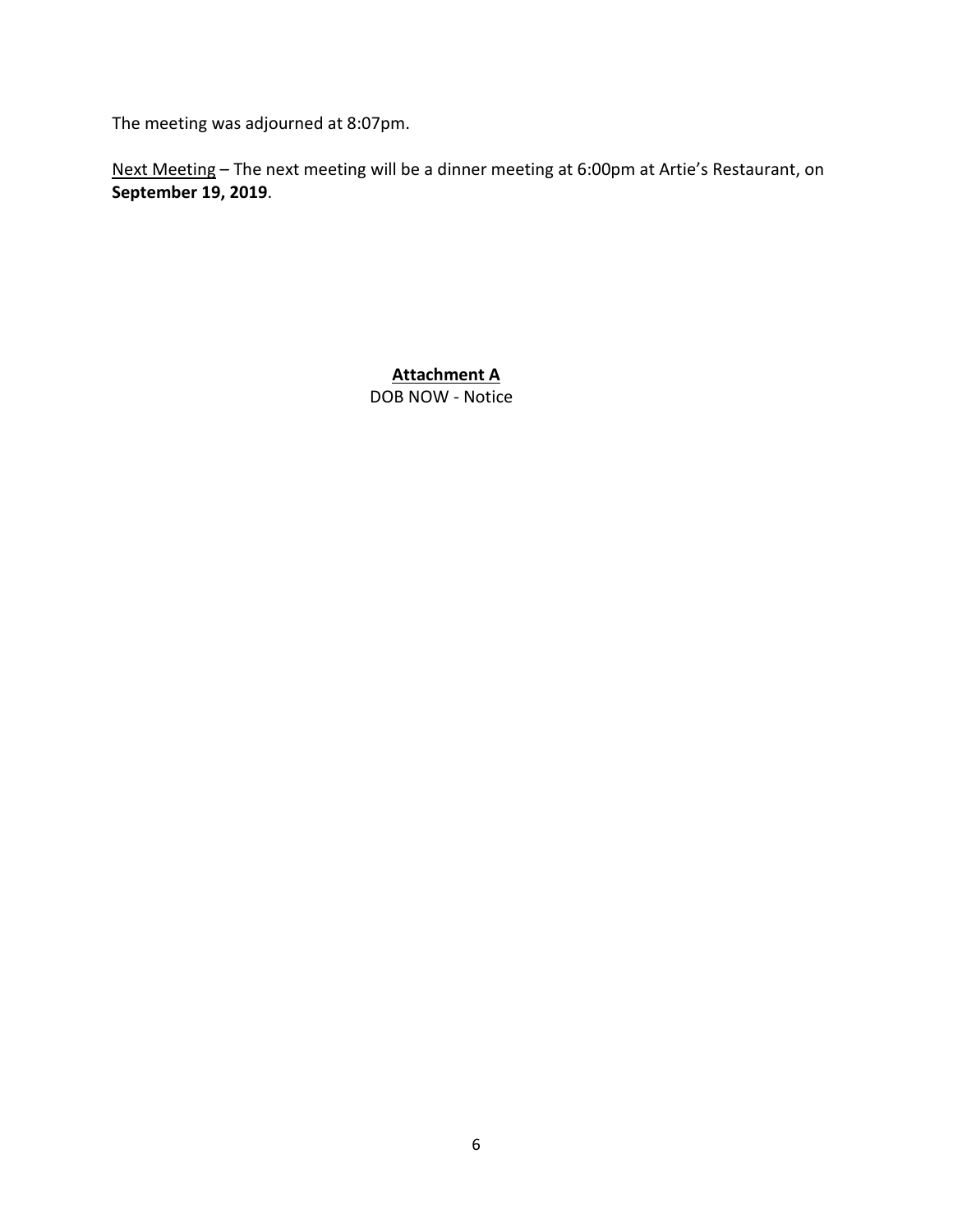## Attachment A

## DOB NOW - Notice



[DOB NOW:](http://www.nyc.gov/dobnow) *Build*, is the online platform for Professional Engineers (P.E.), Registered Architects (R.A.), Licensees, Special Inspectors, Progress Inspectors, Filing Representatives and Owners to submit jobs to the Department of Buildings.

**DOB NOW: Build** is currently available for the following areas:

- **Plumbing, Sprinkler and Standpipe** filings [\(FAQ](https://www1.nyc.gov/site/buildings/industry/dob-now-build-faqs.page) and [Resources\)](https://www1.nyc.gov/site/buildings/industry/dob-now-build-resources.page)
- **Antenna and Curb Cut** filings (**FAQ** and **Resources**)
- **Sidewalk Shed, Supported Scaffold, Fence and Sign** filings [\(FAQ](https://www1.nyc.gov/site/buildings/industry/dob-now-build-faqs.page) and [Resources\)](https://www1.nyc.gov/site/buildings/industry/dob-now-build-resources-sign-and-eq.page)
- **Electrical** filings [\(FAQ](https://www1.nyc.gov/site/buildings/industry/dob-now-build-faqs.page) and [Resources\)](https://www1.nyc.gov/site/buildings/industry/dob-now-build-resources-electrical.page)
- **Elevator** filings [\(FAQ](https://www1.nyc.gov/site/buildings/industry/dob-now-build-faqs.page) and [Resources\)](https://www1.nyc.gov/site/buildings/industry/dob-now-build-resources-elevator.page)
- **LAA** filings [\(FAQ](https://www1.nyc.gov/site/buildings/industry/dob-now-build-faqs.page) and [Resources\)](https://www1.nyc.gov/site/buildings/industry/dob-now-build-resources-laa.page)
- **Place of Assembly and Temporary Place of Assembly filings** [\(FAQ](https://www1.nyc.gov/site/buildings/industry/dob-now-build-faqs.page) and [Resources\)](https://www1.nyc.gov/site/buildings/industry/dob-now-build-resources-pa.page)
- **Mechanical Systems** filings **starting July 1, 2019** [\(FAQ](https://www1.nyc.gov/site/buildings/industry/dob-now-build-faqs.page) and [Resources\)](https://www1.nyc.gov/site/buildings/industry/dob-now-build-resources-ms.page)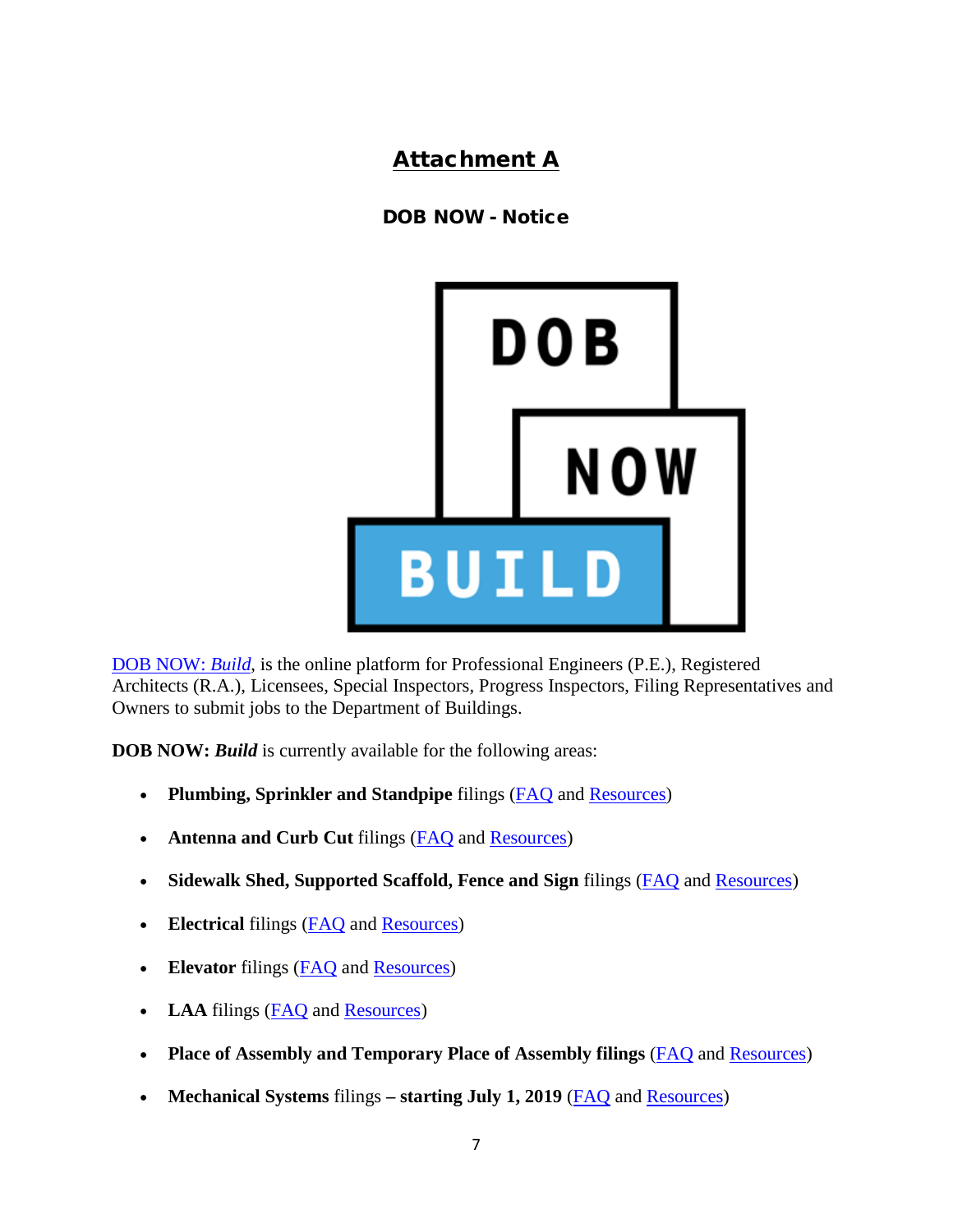• **Structural filings – starting July 1, 2019 [\(FAQ](https://www1.nyc.gov/site/buildings/industry/dob-now-build-faqs.page) and [Resources\)](https://www1.nyc.gov/site/buildings/industry/dob-now-build-resources-st.page)** 

## **Log into DOB NOW**

Your need an [eFiling](https://a810-efiling.nyc.gov/eRenewal/loginER.jsp) account to use DOB NOW: Build. If you already have an eFiling account, you can use the email and password to log into DOB NOW. If you need to register for an account, visit the [Registration Information](https://www1.nyc.gov/site/buildings/industry/dob-now-registration-tips.page) page for additional information.

After registering for an account in [eFiling,](http://www.nyc.gov/dobefiling) you can use [DOB NOW:](https://a810-dobnow.nyc.gov/publish/#/) *Build* to:

- File jobs and submit fees online
- View and search information related to your jobs and permits
- Upload documents
- View objections
- Schedule and review objections with a plan examiner in a virtual meeting
- Receive emails at milestones throughout the application process
- File Post Approval Amendments (PAA)
- Make Corrections
- Pull and print After Hour Variances
- Pull and print work permits
- Receive Letters of Completion by email.

## **Search for DOB NOW:** *Build* **filings**

Jobs filed in DOB NOW: *Build* will not appear in BIS. You can access this information through the [DOB NOW Public Portal](https://www1.nyc.gov/site/buildings/industry/dob-now-public-portal.page) or through the City's [Open Data Portal.](https://data.cityofnewyork.us/browse?q=dob+now&sortBy=relevance)

## **More Information**

[Current code and rule provisions](https://www1.nyc.gov/site/buildings/codes/codes.page) are applicable in DOB NOW.

[Subscribe to Buildings News](http://www.nyc.gov/register) for the latest DOB NOW Updates. Still have questions? [Contact](https://a810-efiling.nyc.gov/eRenewal/dobNowHelp.jsp)  [Us.](https://a810-efiling.nyc.gov/eRenewal/dobNowHelp.jsp)

## **Helpful Links**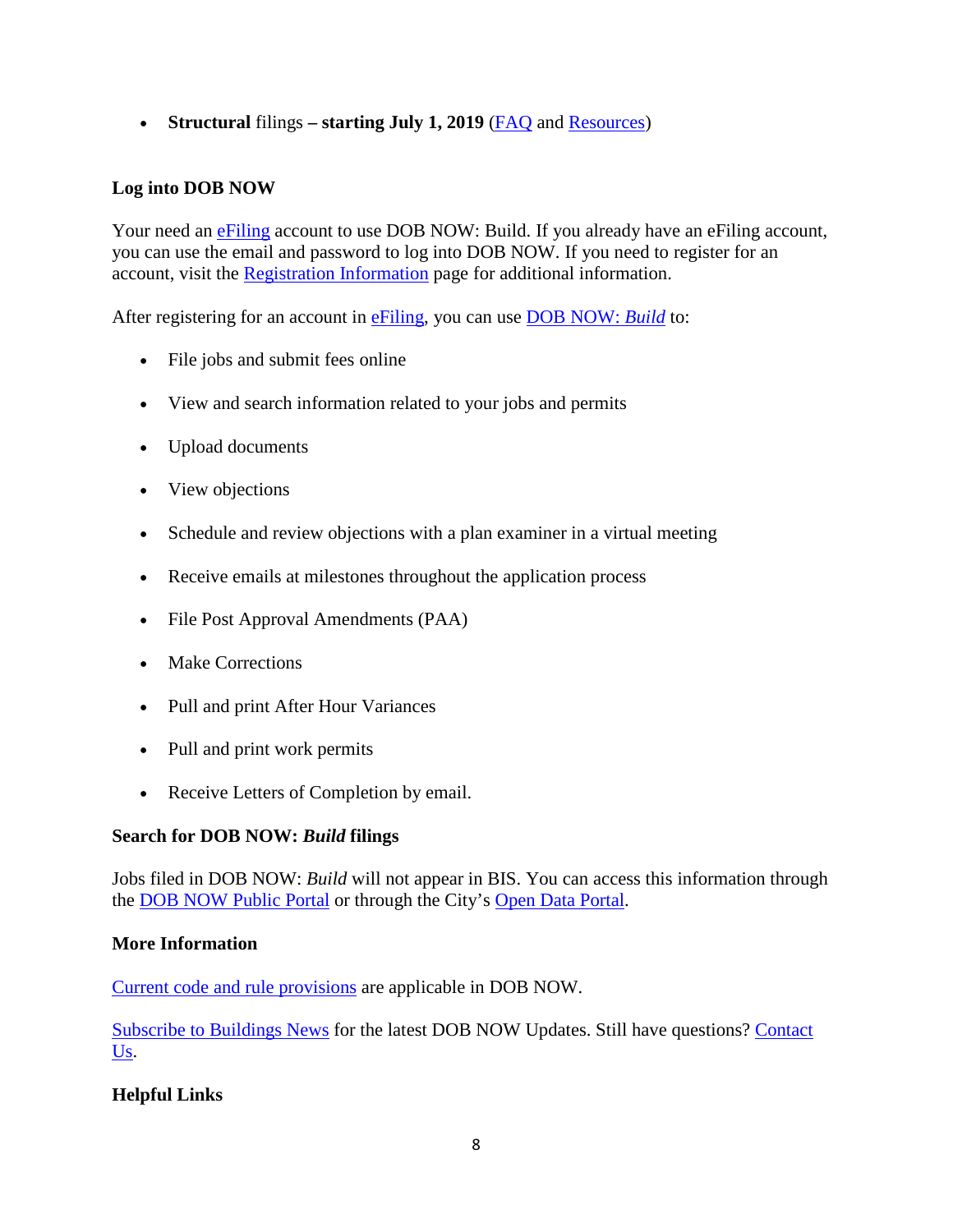- [Register for DOB NOW:](https://a810-efiling.nyc.gov/eRenewal/loginER.jsp) *Build*
- [DOB NOW:](http://www.nyc.gov/dobnow) *Build* Log-in
- [DOB NOW:](https://www1.nyc.gov/site/buildings/industry/dob-now-build-faqs.page) *Build* FAQ
- [About DOB NOW](https://www1.nyc.gov/site/buildings/industry/dob-now.page)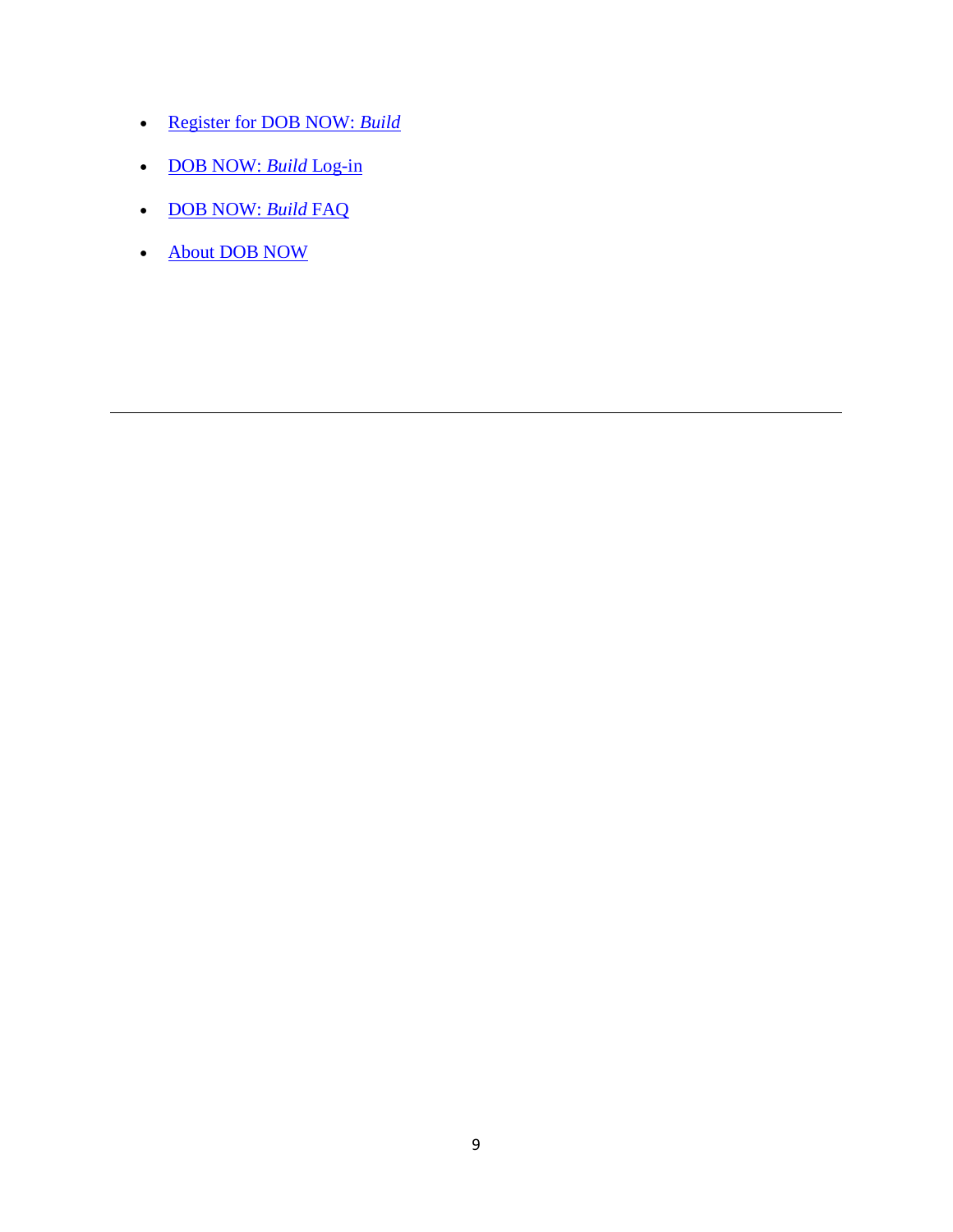III Related Articles and Education Opportunities



**[This course](https://linkprotect.cudasvc.com/url?a=http%3a%2f%2fclick1.communication.hanleywood.com%2figytnvpcyhdwzdbvwbkdvwpddpwdhzbtrymyqrnccbmm_bjpglbdypgqlpqqddd.html%3fa%3dbesnard%2540dzco.com&c=E,1,vqpBmiejIm4f7nEAhbQY5kte0s-TEqHJr_tppjoMTmf14blZGDdFjCCs4_F962Sw17z2a1AtbxrJhbNKahqz2th-FVbr9TX8YYFx2YcTuXQDysxaevjzExDd&typo=1)** will explore three building sectors—hospitality, multifamily housing, and senior housing—and the flooring challenges these projects face, including heavy foot traffic, maintenance, safety, and aesthetics.

*[Earn .1 IDCEC CEU, 1 AIA LU | Elective, 1 Canada Potential](https://linkprotect.cudasvc.com/url?a=http%3a%2f%2fclick1.communication.hanleywood.com%2fnwwcrfgkqypnjptfnthpfngppgnpyjtcbqdqmbrkktdp_bjpglbdypgqlpqqddd.html%3fa%3dbesnard%2540dzco.com&c=E,1,Eil-WGTCRB6Se0RKjTbpqfa8JSna8SM3bqbA_POSMMVoDA4-LhXUPrZxBmA80lpcNkmi6xvbeyO01u-8V1dlA8BL0q39yHDfG5QIadiI&typo=1)  [Learning Credit](https://linkprotect.cudasvc.com/url?a=http%3a%2f%2fclick1.communication.hanleywood.com%2fnwwcrfgkqypnjptfnthpfngppgnpyjtcbqdqmbrkktdp_bjpglbdypgqlpqqddd.html%3fa%3dbesnard%2540dzco.com&c=E,1,Eil-WGTCRB6Se0RKjTbpqfa8JSna8SM3bqbA_POSMMVoDA4-LhXUPrZxBmA80lpcNkmi6xvbeyO01u-8V1dlA8BL0q39yHDfG5QIadiI&typo=1)*





## *[Specifying Custom Fiberglass Doors: The](https://linkprotect.cudasvc.com/url?a=http%3a%2f%2fclick1.communication.hanleywood.com%2feryvzyjqrshfphtyftlhyfjhhjfhsptvcrbrwczqpdqt_gkkrynwdcrtywmlwtn.html%3fa%3dbesnard%2540dzco.com&c=E,1,F1aUM8wCBQUeKLRBfmFSsbcnps8fBxsZO123LK6Gn9-joO0bi-DNrVSvQcPc8NGyPBp_Gmfok7vf0ozVou6Ux2d8SmqmiIrIv3kdWcslton3&typo=1)  [Performance of Fiberglass and the Aesthetic of Real](https://linkprotect.cudasvc.com/url?a=http%3a%2f%2fclick1.communication.hanleywood.com%2feryvzyjqrshfphtyftlhyfjhhjfhsptvcrbrwczqpdqt_gkkrynwdcrtywmlwtn.html%3fa%3dbesnard%2540dzco.com&c=E,1,F1aUM8wCBQUeKLRBfmFSsbcnps8fBxsZO123LK6Gn9-joO0bi-DNrVSvQcPc8NGyPBp_Gmfok7vf0ozVou6Ux2d8SmqmiIrIv3kdWcslton3&typo=1)  [Wood](https://linkprotect.cudasvc.com/url?a=http%3a%2f%2fclick1.communication.hanleywood.com%2feryvzyjqrshfphtyftlhyfjhhjfhsptvcrbrwczqpdqt_gkkrynwdcrtywmlwtn.html%3fa%3dbesnard%2540dzco.com&c=E,1,F1aUM8wCBQUeKLRBfmFSsbcnps8fBxsZO123LK6Gn9-joO0bi-DNrVSvQcPc8NGyPBp_Gmfok7vf0ozVou6Ux2d8SmqmiIrIv3kdWcslton3&typo=1)*

In the past, you have shown interest in door information.

**[This course](https://linkprotect.cudasvc.com/url?a=http%3a%2f%2fclick1.communication.hanleywood.com%2fnqycrfgkqypnjptfnthpfngppgnpyjtcbqdqmbrkjwkd_gkkrynwdcrtywmlwtn.html%3fa%3dbesnard%2540dzco.com&c=E,1,NisKRY1ZsQoKzEz3wDCSBYB3c-C_IHs4Wd_rPHDTVfZIdiqNEYmQngA4esDmILrqBvXjdgxf5qBjSHbs-WZHEJtQAiXVw5TnxcBVjAyHTLOO906fLsKGs7TI&typo=1)** discusses the many benefits of fiberglass doors and defines the testing, certifications, and performance of fiberglass doors for fire, acoustic, coastal, impact and thermal considerations. *[Earn 1 AIA LU | Elective](https://linkprotect.cudasvc.com/url?a=http%3a%2f%2fclick1.communication.hanleywood.com%2fnqqcrfgkqypnjptfnthpfngppgnpyjtcbqdqmbrkjwkp_gkkrynwdcrtywmlwtn.html%3fa%3dbesnard%2540dzco.com&c=E,1,dAoByMMXTY9jrybiJ9rUwi04bjP8r193XBnFKGH2z5KCcYC3NCY0n70CvryruTrkIq2jIw5aj_d5OVyVJ33v2OCqFoa60bAuBUJtR3_BKFn-v3dXLQ,,&typo=1)*

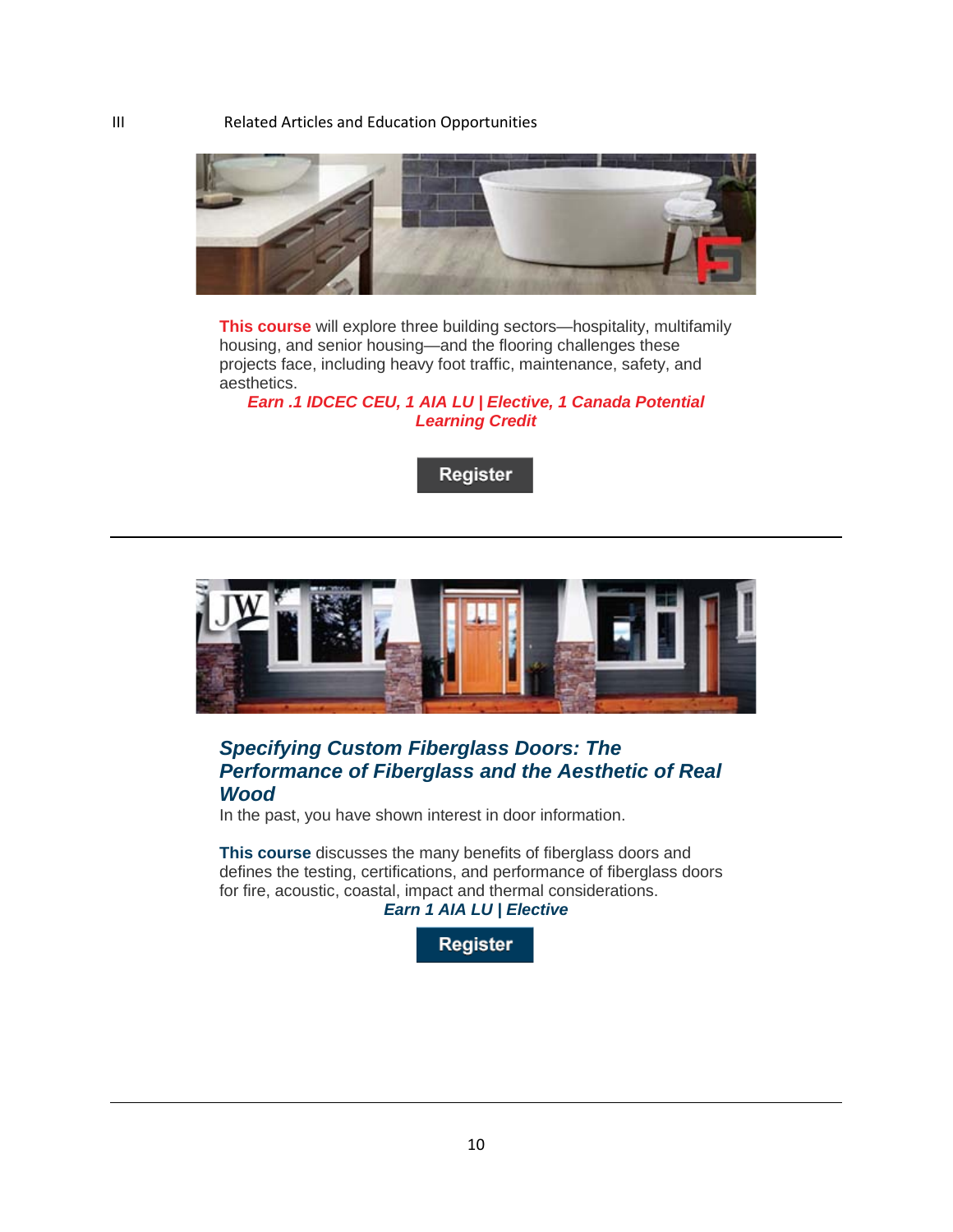**M** @HWUniversity





*[AIA: 1 LU | Elective, Canada Potential: 1 Learning Credit](https://linkprotect.cudasvc.com/url?a=http%3a%2f%2fclick1.e.hanleywood-media.com%2fybvpbqyvslgncgfqnfrgqnyggynglcfpwskstwbvbmmc_ufhnqmyshnfqhygmyy.html%3fa%3dbesnard%2540dzco.com%26b%3dHWU_EBMGHWUN721155_Update_Newsletter_070219&c=E,1,cj1JISDLCo3oZPe_5gk_pxvkzajlrbqeLZTrGyqwe2slqBNEKb5O_bC8r7mv2ZfzUn_tIYo8fXhA4yWm0oxnKFnH8VEcYmRVApMOu6dhug,,&typo=1)* **[Managing Projects During a Labor](https://linkprotect.cudasvc.com/url?a=http%3a%2f%2fclick1.e.hanleywood-media.com%2fwnztnvkjdlsbzswvbwqsvbksskbslzwthdgdmhnjnffj_ufhnqmyshnfqhygmyy.html%3fa%3dbesnard%2540dzco.com%26b%3dHWU_EBMGHWUN721155_Update_Newsletter_070219&c=E,1,em3tz4HEgyV-PK4eM9xL0mCulV4gg_Ixfzd-iW5uYiHmaJZUzlj11gzXqn9w89FzZwaf_YC7SbXcym4ZhASWvkL_fZSYqrZM1d3FTPgH1v0oThXtUNNEgoYl&typo=1)  [Shortage and Rising Material Prices](https://linkprotect.cudasvc.com/url?a=http%3a%2f%2fclick1.e.hanleywood-media.com%2fwnztnvkjdlsbzswvbwqsvbksskbslzwthdgdmhnjnffj_ufhnqmyshnfqhygmyy.html%3fa%3dbesnard%2540dzco.com%26b%3dHWU_EBMGHWUN721155_Update_Newsletter_070219&c=E,1,em3tz4HEgyV-PK4eM9xL0mCulV4gg_Ixfzd-iW5uYiHmaJZUzlj11gzXqn9w89FzZwaf_YC7SbXcym4ZhASWvkL_fZSYqrZM1d3FTPgH1v0oThXtUNNEgoYl&typo=1)**

*[Learn More >](https://linkprotect.cudasvc.com/url?a=http%3a%2f%2fclick1.e.hanleywood-media.com%2fkvsbdmwplhsjfsrmjrksmjwsswjshfrbzlvlqzdpdtlt_ufhnqmyshnfqhygmyy.html%3fa%3dbesnard%2540dzco.com%26b%3dHWU_EBMGHWUN721155_Update_Newsletter_070219&c=E,1,wDNfg0eqEu5b5jaDYTEgKcyxot3lLPB7QQA0SDv78Cn7z7SNyYCS5Src9WwoS0jhb2P6JK_v2XtL_D3QSjcBGYMJShjvC0Fb5HeriAdXY_j9RWQcWjUwPw,,&typo=1)*



*[AIA: 1 LU | Elective](https://linkprotect.cudasvc.com/url?a=http%3a%2f%2fclick1.e.hanleywood-media.com%2fqgvjpsydmwfthfvstvqfstyffytfwhvjcmgmrcpdpnmw_ufhnqmyshnfqhygmyy.html%3fa%3dbesnard%2540dzco.com%26b%3dHWU_EBMGHWUN721155_Update_Newsletter_070219&c=E,1,GnoQtzRwGkzVDJqcjg15XpSaxL4Jw8Ks6VYFXUHAwcq38CWzErw4-FTqDgGRgDXQTtEedO6_jQm_1FlJ_LpOyxdcUaiQgusyJyLpAO3B0Ik7yEo,&typo=1)* **[Color Quality and the WELL Building](https://linkprotect.cudasvc.com/url?a=http%3a%2f%2fclick1.e.hanleywood-media.com%2fmnyzbympcqdlsdtyltgdylmddmldqstzjcncvjbpbwcy_ufhnqmyshnfqhygmyy.html%3fa%3dbesnard%2540dzco.com%26b%3dHWU_EBMGHWUN721155_Update_Newsletter_070219&c=E,1,BdrWHq8-wrhZaMzd3mvIAredoygIeD7JicUzLLbGJ-hYRaxz3SwKJoqpW6sMUSRPilaqoYZnMn9eCcRE620T-FAguPSMmtn4YEW4d3UT0BEo-Ho9DhMN&typo=1)  [Standard](https://linkprotect.cudasvc.com/url?a=http%3a%2f%2fclick1.e.hanleywood-media.com%2fmnyzbympcqdlsdtyltgdylmddmldqstzjcncvjbpbwcy_ufhnqmyshnfqhygmyy.html%3fa%3dbesnard%2540dzco.com%26b%3dHWU_EBMGHWUN721155_Update_Newsletter_070219&c=E,1,BdrWHq8-wrhZaMzd3mvIAredoygIeD7JicUzLLbGJ-hYRaxz3SwKJoqpW6sMUSRPilaqoYZnMn9eCcRE620T-FAguPSMmtn4YEW4d3UT0BEo-Ho9DhMN&typo=1)**



*[Learn More >](https://linkprotect.cudasvc.com/url?a=http%3a%2f%2fclick1.e.hanleywood-media.com%2fowzcrjsqtzldmlkjdkgljdsllsdlzmkcptwtnprqrftk_ufhnqmyshnfqhygmyy.html%3fa%3dbesnard%2540dzco.com%26b%3dHWU_EBMGHWUN721155_Update_Newsletter_070219&c=E,1,1yo38T3RmA6T8hVf_Av8QmpEFnBT4P1_EBIqocXrvUNjDAF5PCK6EUUxlHJS_EYk-4v9eGN3Y1k8h9srPKVK6uIJoevrVZklXs_0BzD__w,,&typo=1)*

*[AIA: 1 LU | HSW](https://linkprotect.cudasvc.com/url?a=http%3a%2f%2fclick1.e.hanleywood-media.com%2fjvszqjcnbrmwfmtjwthmjwcmmcwmrftzpbvbkpqnqsbm_ufhnqmyshnfqhygmyy.html%3fa%3dbesnard%2540dzco.com%26b%3dHWU_EBMGHWUN721155_Update_Newsletter_070219&c=E,1,EJunqf10rNcpdu-MxuXIe0wXr_n2PlRZJWovAol8VF64Y92Qfkf3OFQgBZWBeo2tPLyyntlNj55rYQ33A5jimCG_K0USpb37209CdQFOCLk,&typo=1)* **[Roofing Options: Alternative Roofing](https://linkprotect.cudasvc.com/url?a=http%3a%2f%2fclick1.e.hanleywood-media.com%2fpyvrcjwvhqlbdlyjbytljbwllwblqdyrghmhkgcvcfhc_ufhnqmyshnfqhygmyy.html%3fa%3dbesnard%2540dzco.com%26b%3dHWU_EBMGHWUN721155_Update_Newsletter_070219&c=E,1,U2Bo1nZS687chSaryPbWxq41SLcmyYeMXDpaXT81Q4qPbGFFQFTfH56Ng7HXP2LVdl67TCyZtS-T0v-FtOq6qO8cqzSlw1pVVbLKPYf1OnyUjw,,&typo=1)  [Systems](https://linkprotect.cudasvc.com/url?a=http%3a%2f%2fclick1.e.hanleywood-media.com%2fpyvrcjwvhqlbdlyjbytljbwllwblqdyrghmhkgcvcfhc_ufhnqmyshnfqhygmyy.html%3fa%3dbesnard%2540dzco.com%26b%3dHWU_EBMGHWUN721155_Update_Newsletter_070219&c=E,1,U2Bo1nZS687chSaryPbWxq41SLcmyYeMXDpaXT81Q4qPbGFFQFTfH56Ng7HXP2LVdl67TCyZtS-T0v-FtOq6qO8cqzSlw1pVVbLKPYf1OnyUjw,,&typo=1)**



*[AIA: 1 LU | HSW](https://linkprotect.cudasvc.com/url?a=http%3a%2f%2fclick1.e.hanleywood-media.com%2fgyrjlgsmcytdntkgdkqtgdsttsdtynkjfcrcpflmlwyw_ufhnqmyshnfqhygmyy.html%3fa%3dbesnard%2540dzco.com%26b%3dHWU_EBMGHWUN721155_Update_Newsletter_070219&c=E,1,zaUGCvwZ5mIDlGa55hICFWs1CT2mAt7Vv1SFxi3RJ6mvxyFjuTODfmlsmpEiJyz9Y52loNr6QvNhcFy-GTnXhpzkx12MXo1E6jDJY00tbzBrBDCgjVI,&typo=1)*

**[Introduction to Caulks and Sealants](https://linkprotect.cudasvc.com/url?a=http%3a%2f%2fclick1.e.hanleywood-media.com%2flkdfwgshmknrqndgrdpngrsnnsrnkqdflmjmclwhwzkm_ufhnqmyshnfqhygmyy.html%3fa%3dbesnard%2540dzco.com%26b%3dHWU_EBMGHWUN721155_Update_Newsletter_070219&c=E,1,3jgIXGyYFYtg7hWLds_MxpJV30mjYpxRwNKXa0yv95D-TVn_eclGGewMkKEvIHXR2SohpsXgK5gU8MPLAkCYhACy3eSWm1UMZO0S_o0oG_C3Wwg,&typo=1)**

*[Learn More >](https://linkprotect.cudasvc.com/url?a=http%3a%2f%2fclick1.e.hanleywood-media.com%2frrnhtnylcrvpwvknpkfvnpyvvypvrwkhscgcbstltjrr_ufhnqmyshnfqhygmyy.html%3fa%3dbesnard%2540dzco.com%26b%3dHWU_EBMGHWUN721155_Update_Newsletter_070219&c=E,1,UVB7HAImXh1AWLhB73ijukSZuWDa1gYZA1a3bKvlKK9WNAxDMFZuxx1eFQSfSHrpTFbLzLTC-u4NaPXYciXEXFoC2Krw5aYfDY8WDCkViGiDgbiaPw,,&typo=1)*

*[Learn More >](https://linkprotect.cudasvc.com/url?a=http%3a%2f%2fclick1.e.hanleywood-media.com%2fwwztnvkjdlsbzswvbwqsvbksskbslzwthdgdmhnjnfdz_ufhnqmyshnfqhygmyy.html%3fa%3dbesnard%2540dzco.com%26b%3dHWU_EBMGHWUN721155_Update_Newsletter_070219&c=E,1,Dnc0VVVVUKq98lbafWFDGVTVFVy879uULN1Petsou776R_tHq3-19FQjmbyJE0aSa0iZpQfb2wXKMaLSgbsvTHK49t3QTyX6hnULetnthrGevxIe0A,,&typo=1)*



*[AIA: 1 LU | HSW](https://linkprotect.cudasvc.com/url?a=http%3a%2f%2fclick1.e.hanleywood-media.com%2fqwmjpsydmwfthfvstvqfstyffytfwhvjcmgmrcpdpnwv_ufhnqmyshnfqhygmyy.html%3fa%3dbesnard%2540dzco.com%26b%3dHWU_EBMGHWUN721155_Update_Newsletter_070219&c=E,1,Dt0W4dyZVYnBRHGawz_MZzm3PRHqRvvrSsw5gAFLbFMt_KPxq5PDOwb69bi4qKlxHD8f2Lg68LrlRJMTBZc7rELXLWDA0rmlRci7VYWq67O6lZz-VNJJnQ,,&typo=1)* **[Optimizing Acoustics in Commercial and](https://linkprotect.cudasvc.com/url?a=http%3a%2f%2fclick1.e.hanleywood-media.com%2fkhtbdmwplhsjfsrmjrksmjwsswjshfrbzlvlqzdpdthv_ufhnqmyshnfqhygmyy.html%3fa%3dbesnard%2540dzco.com%26b%3dHWU_EBMGHWUN721155_Update_Newsletter_070219&c=E,1,ME9xgRX44wSOW61IfpUpEHfiTYALE814ndRJxGVe1bC_rqddvmUUia8BKcSYnJwokfY_vfgmQGRWmbfzxJIsWyF-oV2sPY0VIR4ZDM0rJMs8aw,,&typo=1)  [Residential Buildings](https://linkprotect.cudasvc.com/url?a=http%3a%2f%2fclick1.e.hanleywood-media.com%2fkhtbdmwplhsjfsrmjrksmjwsswjshfrbzlvlqzdpdthv_ufhnqmyshnfqhygmyy.html%3fa%3dbesnard%2540dzco.com%26b%3dHWU_EBMGHWUN721155_Update_Newsletter_070219&c=E,1,ME9xgRX44wSOW61IfpUpEHfiTYALE814ndRJxGVe1bC_rqddvmUUia8BKcSYnJwokfY_vfgmQGRWmbfzxJIsWyF-oV2sPY0VIR4ZDM0rJMs8aw,,&typo=1)**

*[Learn More >](https://linkprotect.cudasvc.com/url?a=http%3a%2f%2fclick1.e.hanleywood-media.com%2ferqvzyjqrshfphtyftlhyfjhhjfhsptvcrbrwczqzdsh_ufhnqmyshnfqhygmyy.html%3fa%3dbesnard%2540dzco.com%26b%3dHWU_EBMGHWUN721155_Update_Newsletter_070219&c=E,1,5QrtC64eYTFOReU5ZCSu4z7rH5E9VZLgWpHkrGvbe9EqMVYGeJ97QBko5jih-IH1OjiI7jwLXDlILzkA8TghKqMJlJab130OTobnFte-usVFTu1jcyo,&typo=1)*

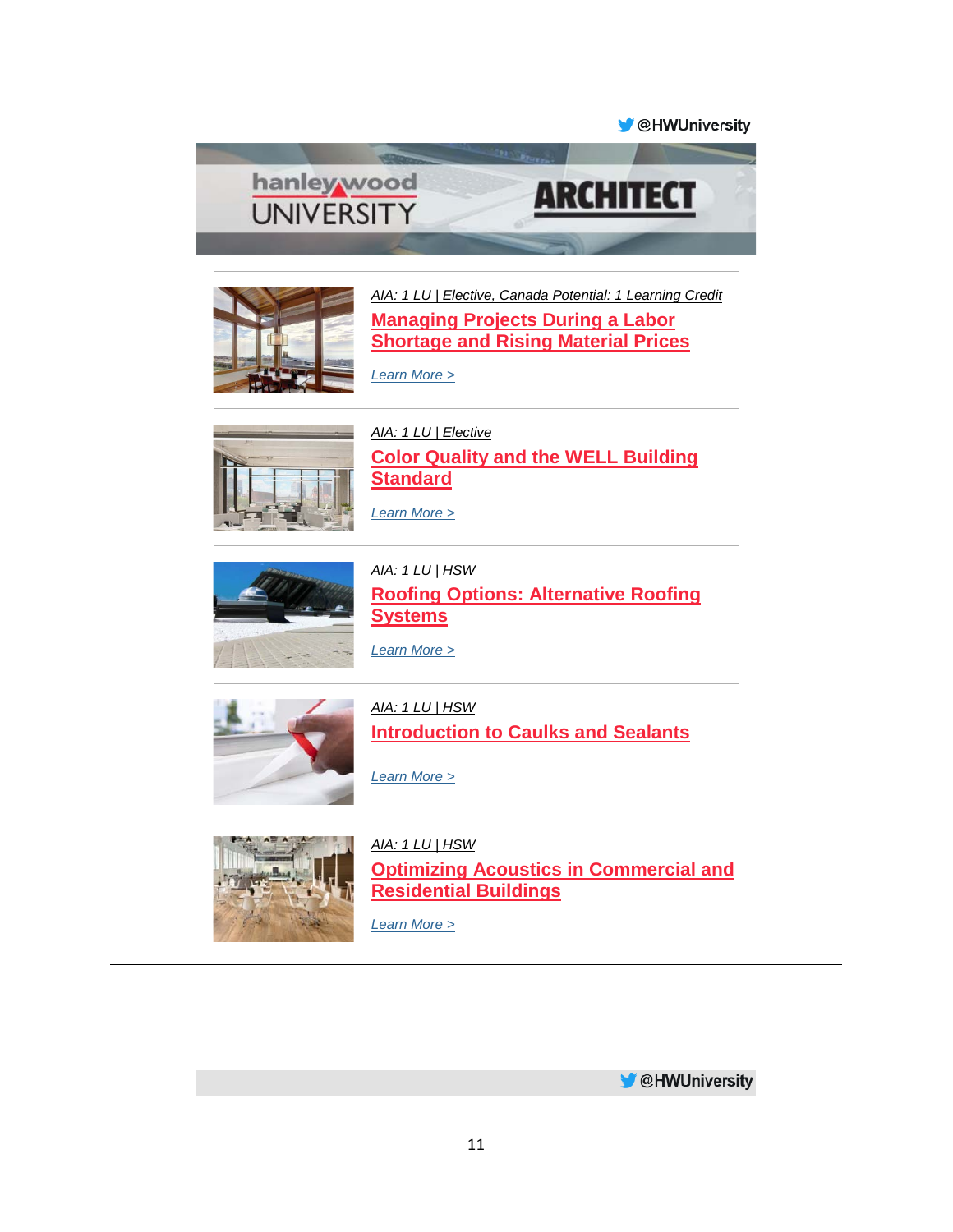